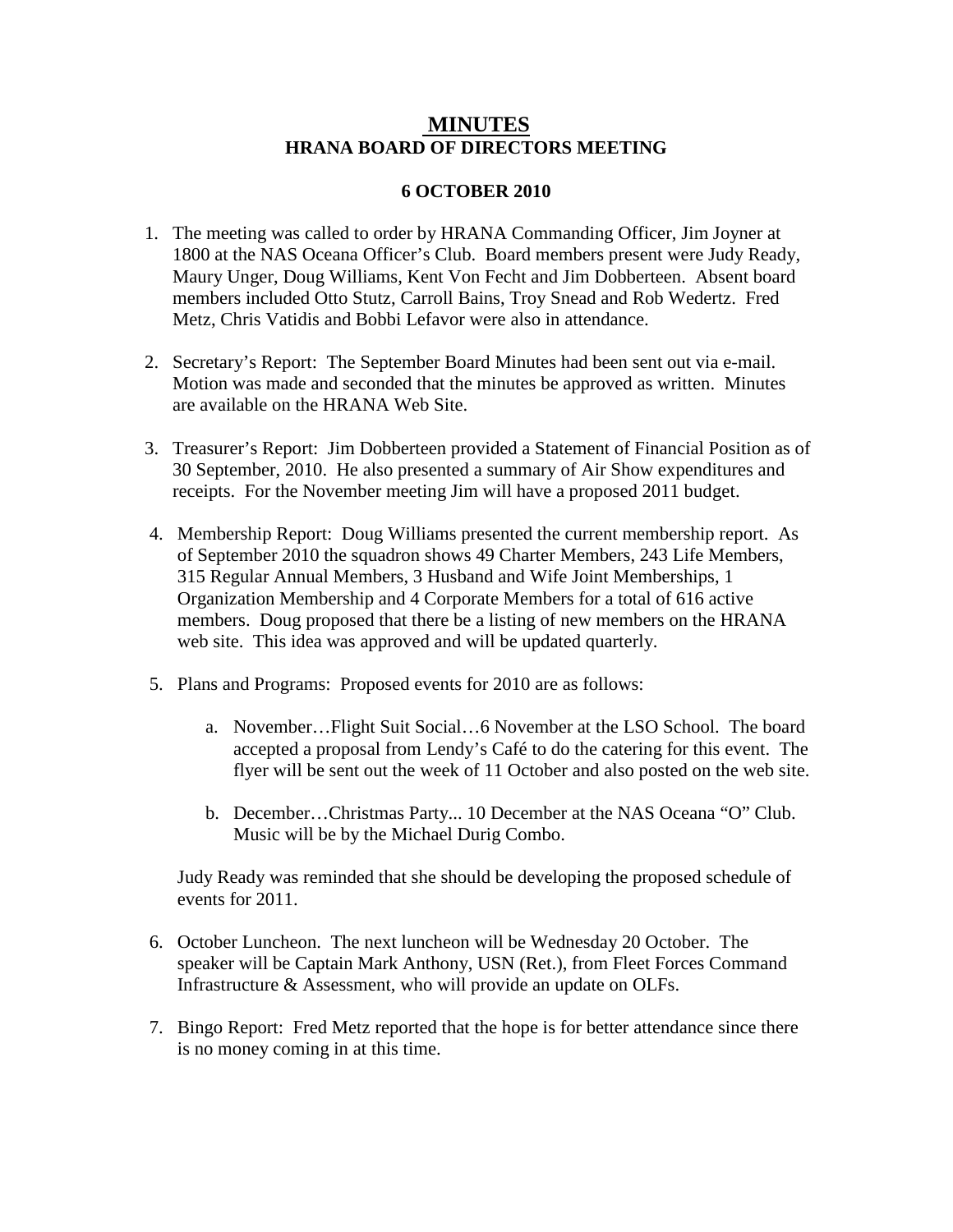- 8. PAO Report: Troy Snead reported via email that he had submitted pictures and write-ups to WINGS OF GOLD for the Flame of Hope sign dedication and the September luncheon.
- 9. Monument Report: Fred Metz reported that the new plaques have been received and installed. He also reported that he has taken down the service flags due to severe weather conditions and that national ensigns will be hoisted on the three flag staffs. Statue cleaning will occur within the next two weeks or be postponed until spring.
- 10. Old Business:
	- a. Centennial of Naval Aviation: Fred Metz reported that the Virginia Beach Mayor wants to be involved and wants to support centennial activities. The plan is to have a slide show presentation at the Monument Site from June thru August of 2011, which depicts Naval Aviation history in Virginia Beach. This will require sponsorship and the city will be responsible for obtaining the sponsorship. There was also a discussion involving the centennial newsletters and the fact that the last one is very outdated. It will be archived and an effort will be made to see if there are any recent editions.
	- b. Squadron By-Laws: By-Laws were approved by unanimous vote of the 47 members present at the September luncheon. The committee section of the By-Laws now needs to be completed.
	- c. Flame of Hope Sign…Final payment is due for the sign and the board approved payment from squadron funds. The Virginia Beach Sheriff's Department is going to assume the responsibility for upkeep and landscaping of the park.
	- d. Wings Over America Scholarship Foundation (CONA Celebration 11-14 November 2010. This information has been sent out to members via email.
	- e. Air show Chalet: Bobbi Lefavor provided a wrap-up report. She said that chalet attendance was good but seemed to be down a little from last year. All board members were asked to seek additional financial support for future air shows.
	- f. Election of Officers: A list of candidates will be published. Fred will provide and input to Kent who will publish the slate via email.

## 11. New Business:

a. Web Site Status…Fred will discuss this with Stratum. We need to know which areas of the site are being hit regularly and dispose of any unvisited areas. Maury will provide Fred with a list of those issues that need to be addressed and a recommended list of pages to be reviewed.